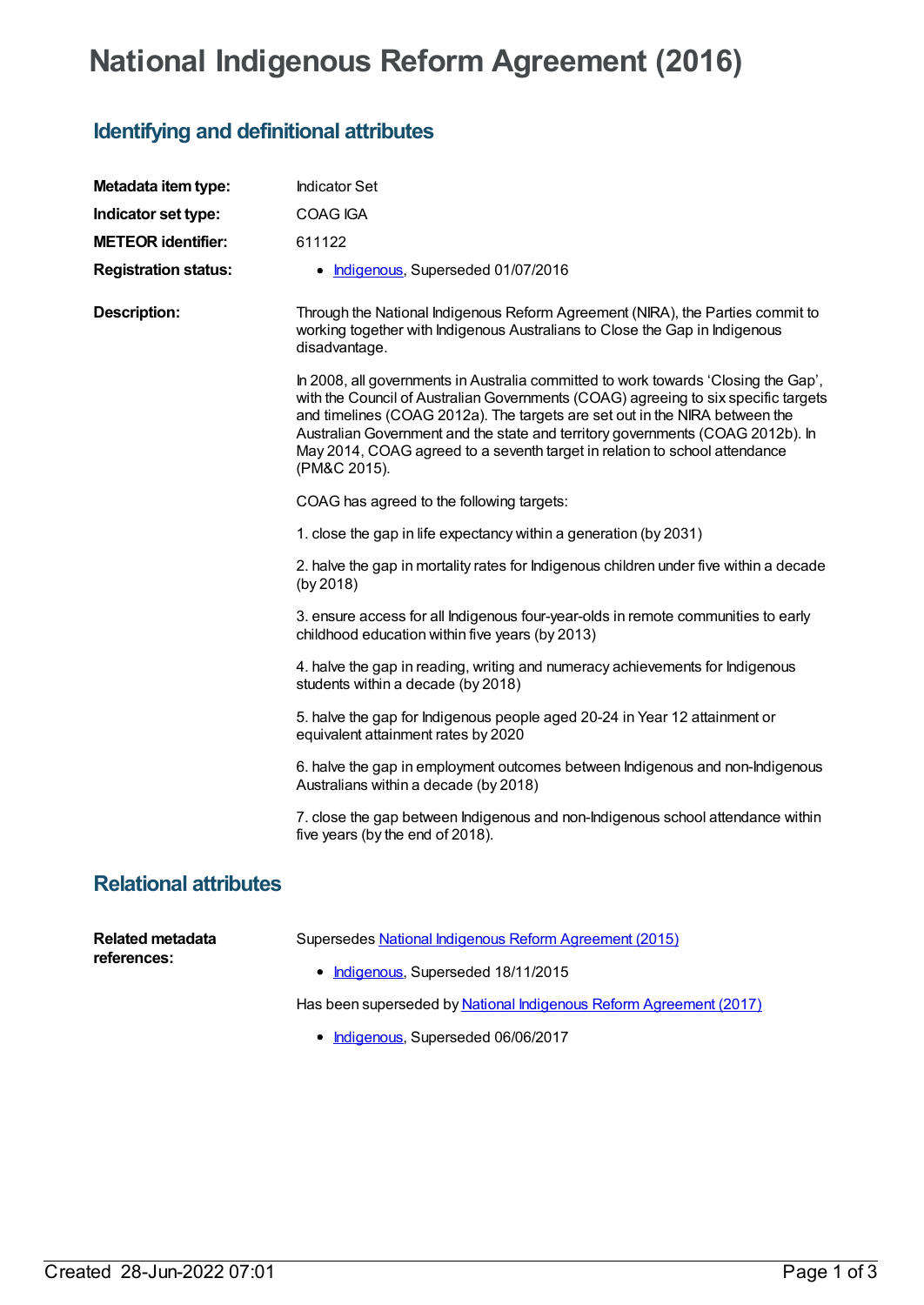| Outcome areas linked to<br>this Indicator set:     | Indigenous Australians achieve health outcomes comparable to the broader<br>populationIndigenous, Standard 21/07/2010                                                                                                          |
|----------------------------------------------------|--------------------------------------------------------------------------------------------------------------------------------------------------------------------------------------------------------------------------------|
|                                                    | Indigenous children are born and remain healthylndigenous, Standard 21/07/2010                                                                                                                                                 |
|                                                    | Indigenous children have access to affordable, quality early childhood education in<br>the year before full-time schooling Indigenous, Superseded 01/07/2016                                                                   |
|                                                    | Indigenous children have the same health outcomes as other Australian<br>childrenIndigenous, Standard 21/07/2010                                                                                                               |
|                                                    | Indigenous people of working age participate effectively in all sectors and at all levels<br>of the labour marketIndigenous, Standard 21/07/2010                                                                               |
|                                                    | Indigenous people remain healthy and free of preventable diseaseIndigenous,<br>Standard 21/07/2010                                                                                                                             |
|                                                    | Indigenous students meet basic literacy and numeracy standards and overall levels of<br>literacy and numeracy are improving Indigenous, Standard 21/07/2010                                                                    |
|                                                    | Schooling promotes social inclusion and reduces the educational disadvantage of<br>children, especially Indigenous childrenIndigenous, Superseded 01/07/2016                                                                   |
|                                                    | The Indigenous workforce age population has the depth and breadth of skills and<br>capabilities required for the 21st century labour marketIndigenous, Standard<br>21/07/2010                                                  |
| <b>Indicators linked to this</b><br>Indicator set: | National Indigenous Reform Agreement: P101—Estimated life expectancy at birth,<br>2016<br>Indigenous, Superseded 01/07/2016                                                                                                    |
|                                                    | National Indigenous Reform Agreement: PI02-Mortality rate by leading causes,                                                                                                                                                   |
|                                                    | 2016<br>Indigenous, Superseded 01/07/2016                                                                                                                                                                                      |
|                                                    | National Indigenous Reform Agreement: PI03-Rates of current daily smokers, 2016<br>Indigenous, Superseded 01/07/2016                                                                                                           |
|                                                    | National Indigenous Reform Agreement: P104—Levels of risky alcohol consumption,<br>2016                                                                                                                                        |
|                                                    | Indigenous, Superseded 01/07/2016                                                                                                                                                                                              |
|                                                    | National Indigenous Reform Agreement: P105-Prevalence of overweight and<br>obesity, 2016<br>Indigenous, Superseded 01/07/2016                                                                                                  |
|                                                    | National Indigenous Reform Agreement: PI06-Under five mortality rate by leading<br>cause, 2016<br>Indigenous, Superseded 01/07/2016                                                                                            |
|                                                    | National Indigenous Reform Agreement: PI07-Proportion of babies born of low<br>birthweight, 2016<br>Indigenous, Superseded 01/07/2016                                                                                          |
|                                                    | National Indigenous Reform Agreement: PI08—Tobacco smoking during pregnancy,<br>2016<br>Indigenous, Superseded 01/07/2016                                                                                                      |
|                                                    | National Indigenous Reform Agreement: PI09-Antenatal care, 2016<br>Indigenous, Superseded 01/07/2016                                                                                                                           |
|                                                    | National Indigenous Reform Agreement: PI 10—The proportion of Indigenous children<br>aged 4 and 5 years who are enrolled in, and attending, a preschool program in the<br>year before full-time schooling, by remoteness, 2016 |
|                                                    | Indigenous, Standard 18/11/2015                                                                                                                                                                                                |
|                                                    | National Indigenous Reform Agreement: PI 11—Percentage of students at or above<br>the national minimum standard in reading, writing and numeracy for Years 3, 5, 7 and<br>9,2016<br>$H = H = H = H \nabla H \nabla H \nabla H$ |